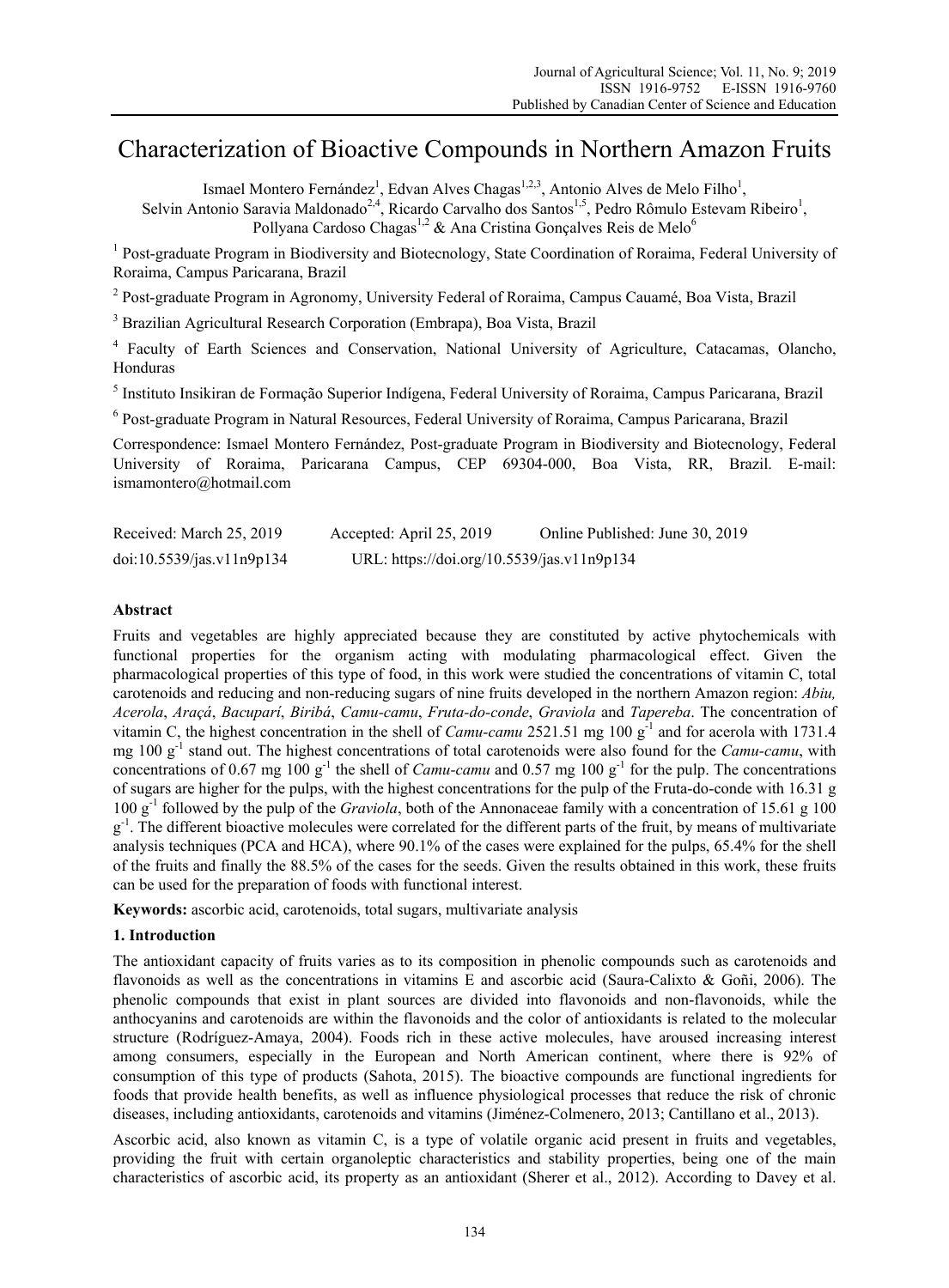(2000), due to the antioxidant capacity of this acid, it is one of the main vitamins for human nutrition, due to its main active molecule, L-ascorbic acid.

Another group of biomolecules of interest in the quality of the fruit are the sugars, since they are related to the flavor of the same, since as the fruit matures, the amount of soluble organic acids decreases and the quantity of soluble sugars increases, acquiring the same sweet taste. Of the simple sugars present in fruits, fructose and glycose stand out, with lower concentrations of sucrose and sorbitol (Barreiros, Bossolan, & Trinidade, 2005).

The objective of this work was to quantify the content of vitamin C, total carotenoids and reducing and non-reducing sugars in pulps, peels and seeds of fruits developed in the northern Amazon and correlate the different biomolecules by chemometric techniques of multivariate analysis.

## **2. Material and Method**

#### *2.1 Collection and Preparation of Samples*

Samples of the different species studied in this work were collected in several points of the State of Roraima (Brazil), as well as in the markets of the city of Boa Vista and directly with producers who owned the fruits, in order to prepare a representative composite sample for each of the fruits, their botanical and common names being shown in Table 1.

| Scientific name                              | Family        | <b>Common name in Brazil</b> |  |
|----------------------------------------------|---------------|------------------------------|--|
| Pouteria caimito                             | Sapotaceae    | Abiu                         |  |
| Malpighia emarginata                         | Malpighiaceae | Acerola                      |  |
| Psidium cattleianum                          | Myrtaceae     | Araçá                        |  |
| Rheedia gardneriana Planch & Triana          | Clusiaceae    | Bacuparí                     |  |
| Rollinia mucosa                              | Annonaceae    | Biribá                       |  |
| Myrciaria dúbia (Krunth) Mc Vaugh, Myrtaceae | Myrtaceae     | Camu-camu                    |  |
| Annona squamosa                              | Annonaceae    | Fruta-do-conde               |  |
| Annona muricata                              | Annonaceae    | Graviola                     |  |
| Spondias mombin L.                           | Anacardiaceae | Taperebá                     |  |

Table 1. Names and families of the cultivated fruits cultivated in the Northern Amazon

The samples were taken to the laboratory of Environmental Chemistry of the Federal University of Roraima (Brazil), where they were selected those that had an excellent state of conservation, washed previously with distilled water, then with 1% sodium hypochlorite solution and again with distilled water.

After separating the material in pulp, shell and seed, they were taken to the laboratory of the Agronomic Research Center (NUPAGRI), at the Agricultural Sciences Center, Cauamé Campus, UFRR, where they were lyophilized in LÍOTOP liquefaction model L101 for 48 hours until drying the material. Subsequently, the material was dried, milled with LABOR model SP31 knife mill and placed in hermetically sealed bags and stored away from the light until the analyzes were carried out.

#### *2.2 Quantification of Vitamin C by Reduction of Cupric Ion*

Weighed 2.0 g of lyophilized material and transferred to an Erlenmeyer flask with 10 mL of 5% metaphosphoric acid solution and 10 mL of 0.05 M sulfuric acid. Posteriorly, the samples were agitated for 30 minutes and after agitation, 10 g were transferred to a 50 mL volumetric flask and were completed with one volume of water. From there, an aliquot of 10 mL was taken and 5 mL of chloroform was added to the flask and stirred for 1 minute. Then they were left at rest to separate the layers and 5 mL of the aqueous (limpid) layer was pipetted and taken to a separating flask, where 1 mL of the buffer solution and 5 mL of the complexing solution were added. Stir later for 90 seconds and let the layers separate. Remove 3 mL of the top part (isoamyl alcohol) and transfer to a 25 mL Erlenmeyer flask. Add 0.5 mL of isoamyl alcohol and shake gently. Prepare the blank, pipetting 5 mL of solution A (pipette 2 mL of 5% metaphosphoric acid solution, transferred to a 100 mL volumetric flask with distilled water) directly into the reaction tube and then with the sample, making the readings at 545 nm. The calibration curve was prepared by diluting aliquots of the standard solution of 0.5: 1.0; 1.5; 2.0 and 2.5 mL of the standard solution 20 μg mL-1 (This solution is prepared from the dilution of a concentration of ascorbic acid PA of concentration 1 mg  $mL^{-1}$  for a 100 mL flask and add 2 mL of the 5% metaphosphoric acid solution completing the volume with distilled water) corresponding to 10, 20, 30, 40 e 50 μg of ascorbic acid and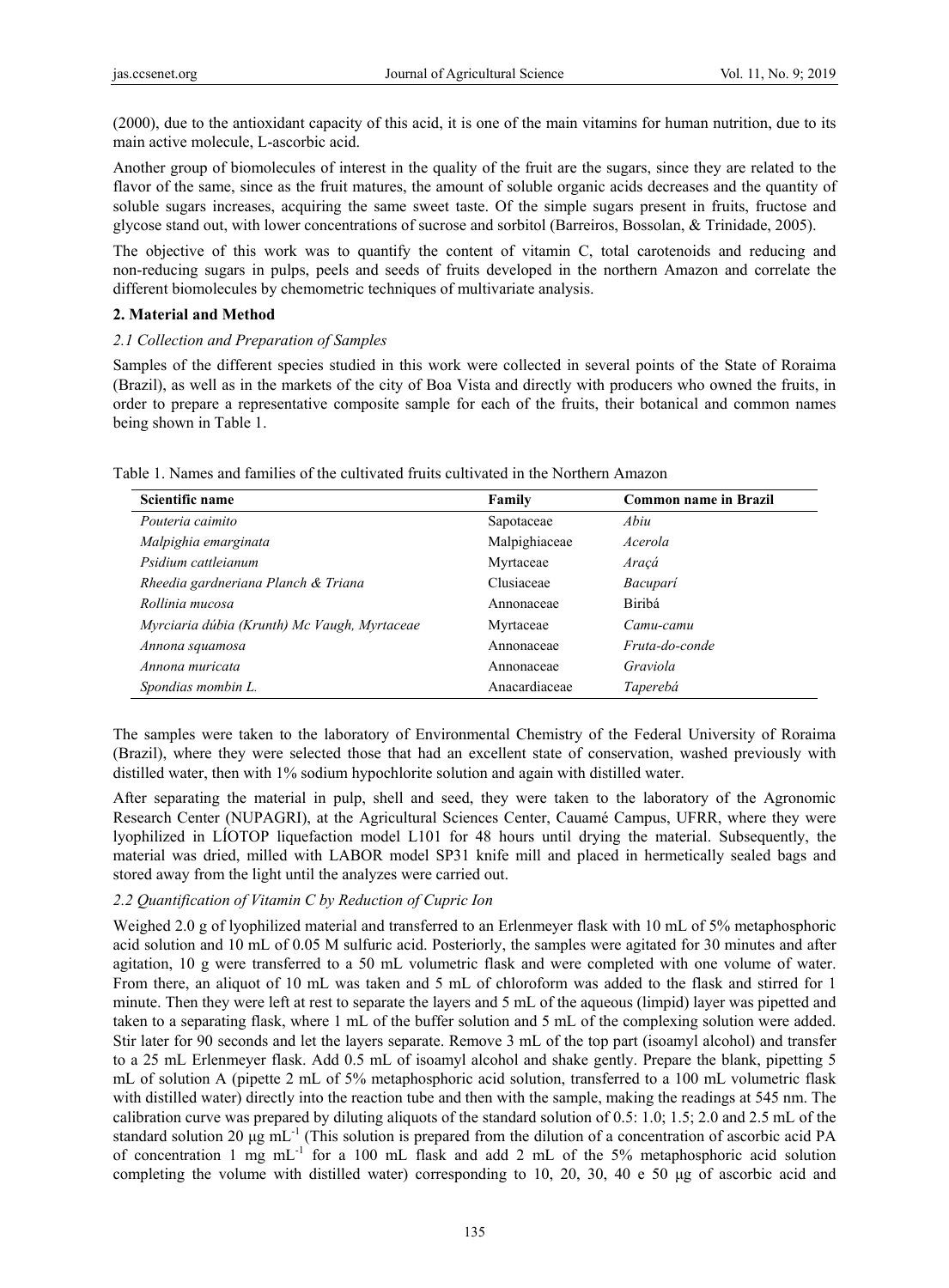completing up to 5 mL of solution A. Subsequently, 1 mL of the buffer solution and 5 mL of the complexing solution. Shake the solution vigorously and let the layers separate. From the upper layer, 3 mL of the upper part is removed and transferred to a 25 mL Erlenmeyer flask and 0.5 mL of isoamyl alcohol is added, shake and read at 544 nm in UV-visivel molecular absorption spectrophotometer model SHIMADZU UV -1800 (Badolato et al., 1996; Contreras-Guzmán, 1984).

## *2.3 Quantification of Sugars*

Using the methodology described in IAL (2008), certain carbohydrates are not present in different fruit. This section is determined by the reducing agents and not reducers. The first ones are determined by a Fehling reaction, using the Lane-Aynon method, onde or aldehyde or ketonic free group in position C1, or sugar considered a redutor, thus reducing indicators, as the complexes of  $(Cu^{2+})$  to cuprous form  $(Cu^{+})$ . Or agent in these reactions is an open chain form of aldose or ketosis. On the other hand, non-reducing sugars are not determined, but based on reductive sugar (copper sugar sulphate) in the alkaline (Fehling's solution), forming a precipitate of cupric oxide. After hydrolysis acid two non-reducing disaccharides. This method will determine the theory of non-reducing glycides (Macedo, 2005).

## *2.4 Determination of Total Carotenoids*

The determination of total carotenoids was also performed by UV-visible molecular spectrophotometry, in a spectrophotometer model SHIMADZU UV-1800 by the technique described by Lichtenthaler and Buschmann (2001) modified, where 1 g of lyophilized material was weighed to which was added 18 mL of acetone, the carotenoids being extracted by shaking for 20 minutes in the absence of light. The samples are filtered and the absorbance readings are carried out at concentrations of 661 nm, 644 nm and 470 nm respectively, to calculate the carotenoid concentration by means of equations 1-3.

C carotenoids (
$$
\mu g
$$
 mL<sup>-1</sup>) = (1000 A<sub>470</sub> – 1.90 C<sub>a</sub> – 63.14 C<sub>b</sub>)/214 (1)

$$
C_a (\mu g \text{ mL}^{-1}) = 11.24 \text{ A}_{661} - 2.04 \text{ A}_{644}
$$
 (2)

$$
C_b (\mu g \text{ mL}^{-1}) = 20.13 \text{ A}_{664} - 4.19 \text{ A}_{661}
$$
 (3)

## *2.5 Statistic Analysis*

Correlations between the amounts of the different minerals in the seeds of the fruit were evaluated using the statistical program INFOSTAT Rienzo et al. (2016) for significance levels of 5%, 1% and 0.1% respectively, as well as the principal component analyzes (PCA) and Hierarchical component analysis (HCA).

# **3. Result**

Tables 2-4 show the results of ascorbic acid, total carotenoids and sugars (reducing and non-reducing) for the pulp, skin and seeds respectively.

| Fruit          | Vitamins C<br>$(mg 100 g^{-1})$ | Total carotenoids | Sugars (g $100 g^{-1}$ ) |                 |                  |
|----------------|---------------------------------|-------------------|--------------------------|-----------------|------------------|
|                |                                 | $(mg 100 g^{-1})$ | Reducers                 | No reducers     | Totals           |
| Abiu           | $43.1 \pm 0.2$                  | $0.018 \pm 0.001$ | $7.38 \pm 0.03$          | $7.30\pm0.13$   | $14.68\pm0.15$   |
| Acerola        | $1104.67\pm0.31$                | $0.37\pm0.08$     | $4.3 \pm 0.02$           | $0.20 \pm 0.04$ | $4.5 \pm 0.06$   |
| Araçá          | $117.14\pm0.18$                 | $0.11 \pm 0.03$   | $0.57 \pm 0.04$          | $0.77 \pm 0.01$ | $1.34\pm0.05$    |
| Bacuparí       | $41.34\pm0.2$                   | $0.021 \pm 0.01$  | $8.12\pm0.07$            | $5.09 \pm 0.02$ | $13.21 \pm 0.10$ |
| Biribá         | $11.45\pm0.13$                  | $0.19 \pm 0.03$   | $10.40 \pm 0.12$         | $4.95\pm0.08$   | $15.35 \pm 0.2$  |
| Camu-camu      | $1471.48\pm0.11$                | $0.57 \pm 0.02$   | $1.95 \pm 0.11$          | $2.46\pm 0.12$  | $4.41\pm0.23$    |
| Fruta-do-conde | $36.1 \pm 0.07$                 | $0.21 \pm 0.07$   | $12.41 \pm 0.03$         | $3.90 \pm 0.01$ | $16.31 \pm 0.04$ |
| Graviola       | $26.15 \pm 0.12$                | $0.26 \pm 0.01$   | $11.67\pm0.15$           | $3.94\pm0.07$   | $15.61 \pm 0.22$ |
| Taperebá       | $27.1 \pm 0.12$                 | $0.022 \pm 0.02$  | $4.40 \pm 0.2$           | $0.15 \pm 0.13$ | $4.55\pm0.23$    |

Table 2. Quantification of bioactives molecules in fruit pulps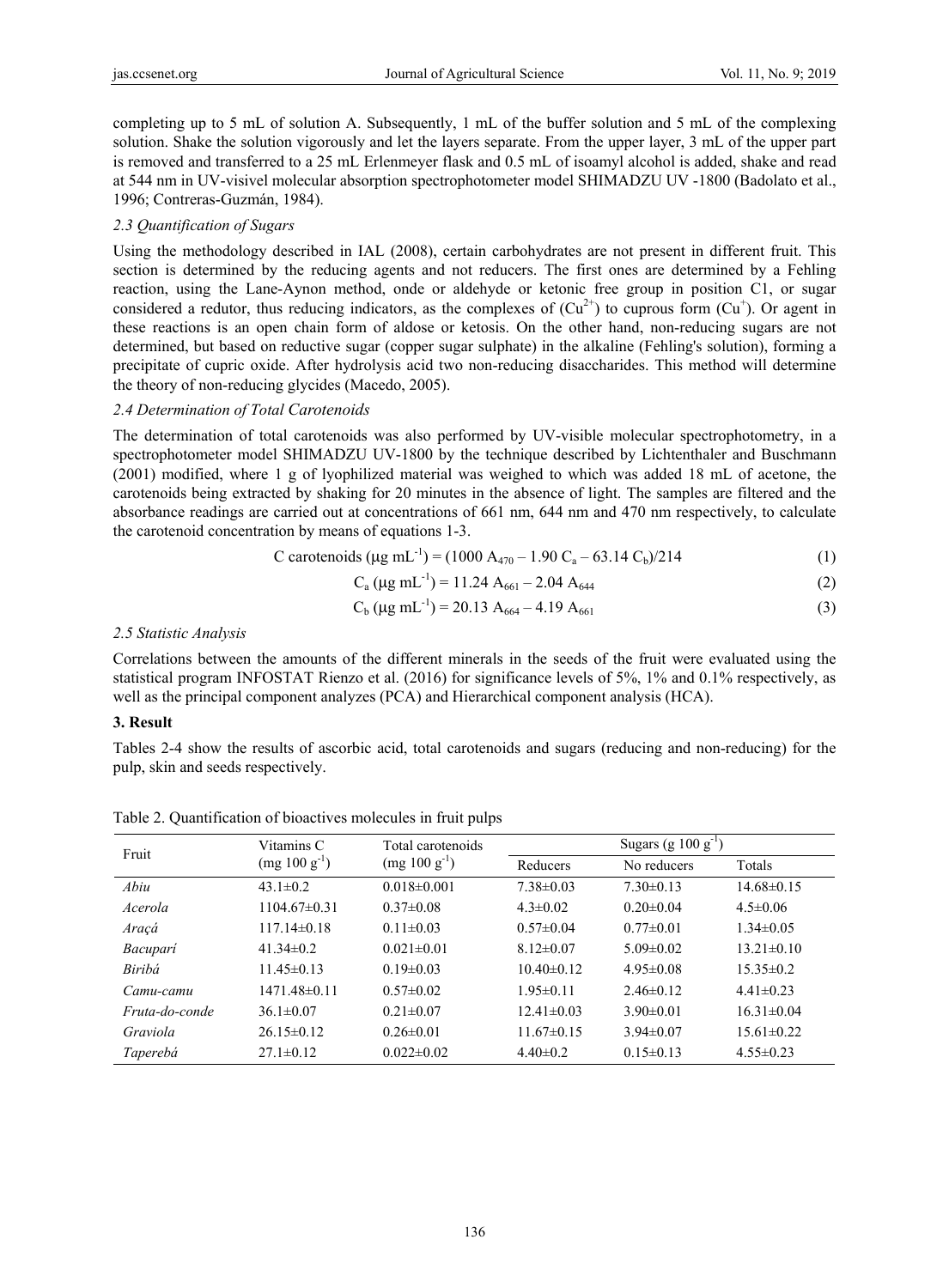| Fruit          | Vitamins C<br>Total carotenoids<br>$(mg 100 g^{-1})$<br>$(mg 100 g^{-1})$ |                   | Sugars (g $100 \text{ g}^{-1}$ ) |                 |                  |
|----------------|---------------------------------------------------------------------------|-------------------|----------------------------------|-----------------|------------------|
|                |                                                                           | Reducers          | No reducers                      | Totals          |                  |
| Abiu           | $45.8 \pm 0.18$                                                           | $0.056 \pm 0.012$ | $7.54 \pm 0.12$                  | $2.83 \pm 0.07$ | $10.37 \pm 0.19$ |
| Acerola        | 1731.4±0.24                                                               | $0.47 \pm 0.02$   | $1.87 \pm 0.07$                  | $0.59 \pm 0.2$  | $2.46 \pm 0.27$  |
| Araçá          | $74.17\pm0.13$                                                            | $0.074 \pm 0.008$ | $0.78 \pm 0.09$                  | $0.29 \pm 0.2$  | $1.07 \pm 0.29$  |
| Bacuparí       | $45.68 \pm 0.21$                                                          | $0.091 \pm 0.007$ | $6.41 \pm 0.05$                  | $1.91 \pm 0.2$  | $8.32 \pm 0.25$  |
| Biribá         | $98.71 \pm 0.16$                                                          | $0.21 \pm 0.03$   | $6.31 \pm 0.07$                  | $2.40\pm0.2$    | $8.71 \pm 0.27$  |
| Camu-camu      | $2521.51\pm0.13$                                                          | $0.67 \pm 0.02$   | $2.14\pm0.04$                    | $0.99 \pm 0.2$  | $3.13 \pm 0.24$  |
| Fruta-do-conde | $88.17 \pm 0.12$                                                          | $0.29 \pm 0.04$   | $7.12 \pm 0.02$                  | $3.05 \pm 0.2$  | $10.17\pm0.22$   |
| Graviola       | $119.21 \pm 0.17$                                                         | $0.31 \pm 0.01$   | $9.36 \pm 0.04$                  | $2.04 \pm 0.01$ | $11.40 \pm 0.05$ |
| Taperebá       | $34.17\pm0.21$                                                            | $0.041 \pm 0.07$  | $2.61 \pm 0.03$                  | $1.17 \pm 0.02$ | $3.78 \pm 0.05$  |

Table 3. Quantification of bioactives molecules in fruit shell

Table 4. Quantification of bioactives molecules in fruit seeds

| Fruit          | Vitamins C        | Total carotenoids | Sugars (g $100 g^{-1}$ ) |                 |                  |
|----------------|-------------------|-------------------|--------------------------|-----------------|------------------|
|                | $(mg 100 g^{-1})$ | $(mg 100 g^{-1})$ | Reducers                 | No reducers     | Totals           |
| Abiu           | $12.31 \pm 0.11$  | $0.012 \pm 0.002$ | $10.12\pm0.09$           | $1.09 \pm 0.12$ | $11.21 \pm 0.20$ |
| Acerola        | $62.12 \pm 0.08$  | $0.087 \pm 0.013$ | $6.29 \pm 0.12$          | $0.86 \pm 0.04$ | $7.15 \pm 0.16$  |
| Araçá          | $84.22 \pm 0.14$  | $0.057 \pm 0.011$ | $9.39 \pm 0.07$          | $4.78\pm0.12$   | $14.17\pm0.19$   |
| Bacuparí       | $16.21 \pm 0.07$  | $0.023 \pm 0.002$ | $8.21 \pm 0.2$           | $2.57\pm0.2$    | $10.78 \pm 0.4$  |
| Biribá         | $7.13 \pm 0.02$   | $0.028 \pm 0.004$ | $7.89 \pm 0.07$          | $1.62 \pm 0.12$ | $9.51 \pm 0.19$  |
| Camu-camu      | $6231.13\pm0.05$  | $0.094 \pm 0.004$ | $16.42\pm0.12$           | $4.83 \pm 0.08$ | $18.25 \pm 0.20$ |
| Fruta-do-conde | $10.21 \pm 0.12$  | $0.021 \pm 0.001$ | $8.11 \pm 0.12$          | $1.30 \pm 0.07$ | $9.41 \pm 0.19$  |
| Graviola       | $7.84 \pm 0.04$   | $0.029 \pm 0.003$ | $7.21 \pm 0.11$          | $2.06\pm0.04$   | $9.27 \pm 0.15$  |
| Taperebá       | n.d.              | $0.035 \pm 0.002$ | $10.74 \pm 0.14$         | $1.43 \pm 0.04$ | $12.17\pm0.18$   |

*Note*. n.d. = no detected.

*Note*. n.d. = no detected.<br>The analyzes of the main components were carried out jointly for the evaluated systems (*Abiu, Acerola, Araçá*, Bacuparí, Biribá, Camu-camu, Fruta-do-conde, Graviola and Taperebá), independently for each part of the fruit, in order to (vitamin C, carotenoids, reducing and non-reducing sugars in different parts of the fruit), in order to find a new set of uncorrelated variables (main components) that explain the structure of the variation, and the weight of each variable analyzed in each component (axes) is represented. The blipot of major component (PCA) for the different parts of the evaluated fruit is shown in Figures 1-3.



Figure 1. Distribution of the original variables between the different fruits for the pulp on the first and second main component (CP1 and CP2)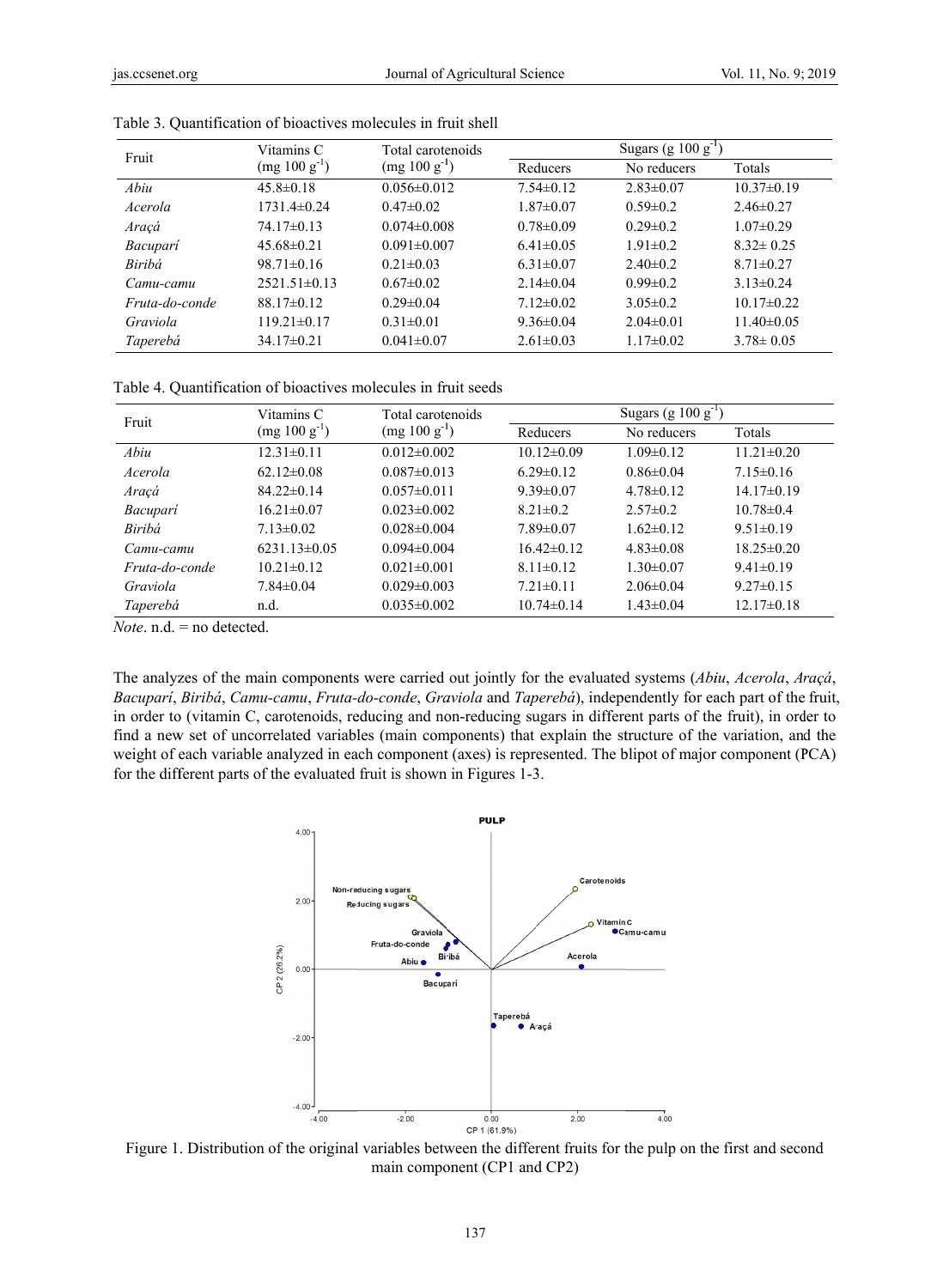

Figure 2. Distribution of the original variables between the different fruits for the shell on the first and second main component (CP1 and CP2)



Figure 3. Distribution of the original variables between the different fruits for the seeds on the first and second main component (CP1 and CP2)

Figures 4-6 show the dendrograms for hierarchical groupings (HCA) of the bioactive molecules in the different parts of the studied fruits.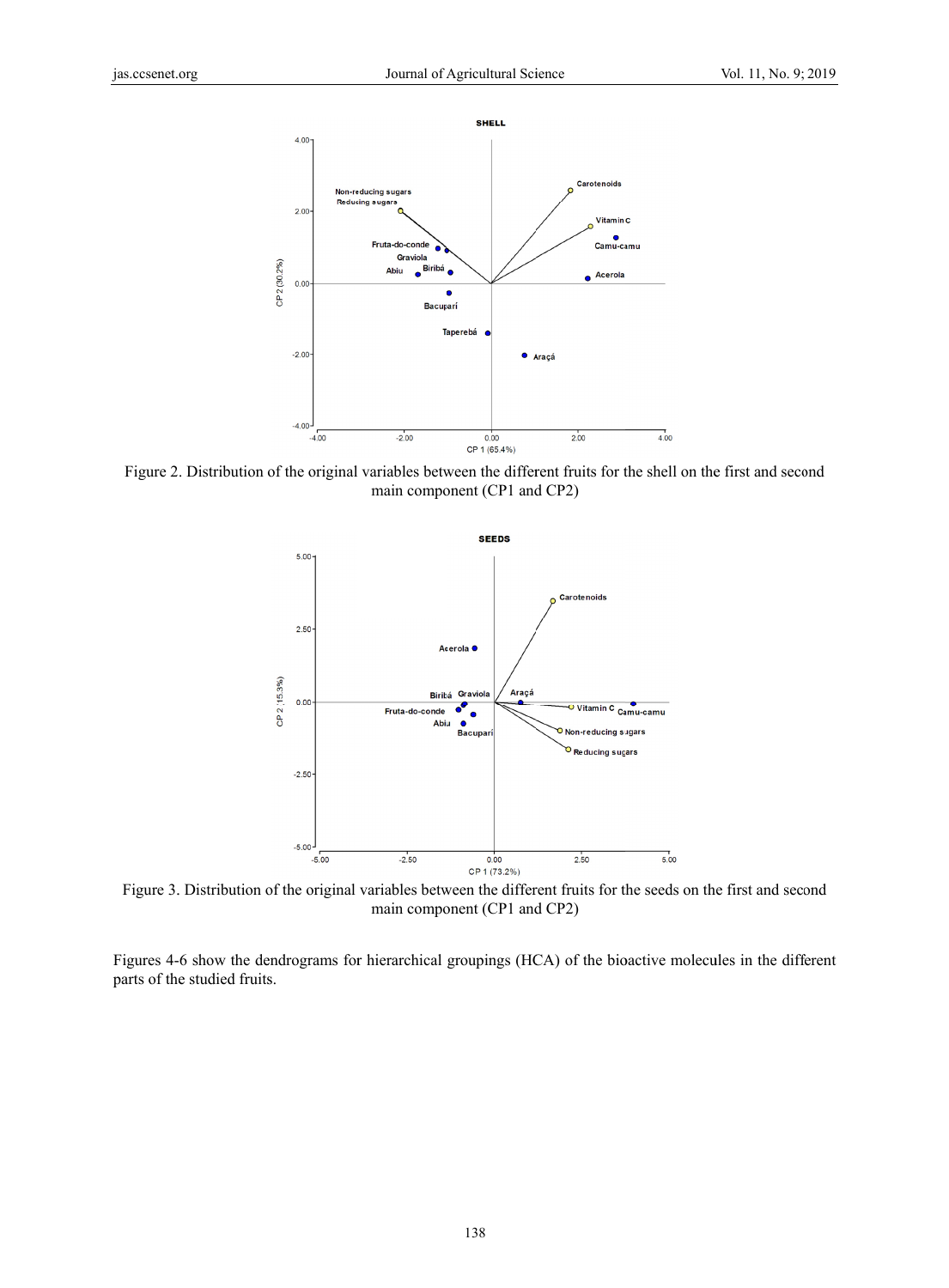```
PULP
```


Figure 4. Dendrogram by HCA, Euclidean distance and incremental connection technique for the bioactive molecules in the fruits pulps studied



Figure 5. Dendrogram by HCA, Euclidean distance and incremental connection technique for the bioactive molecules in the fruits shell l studied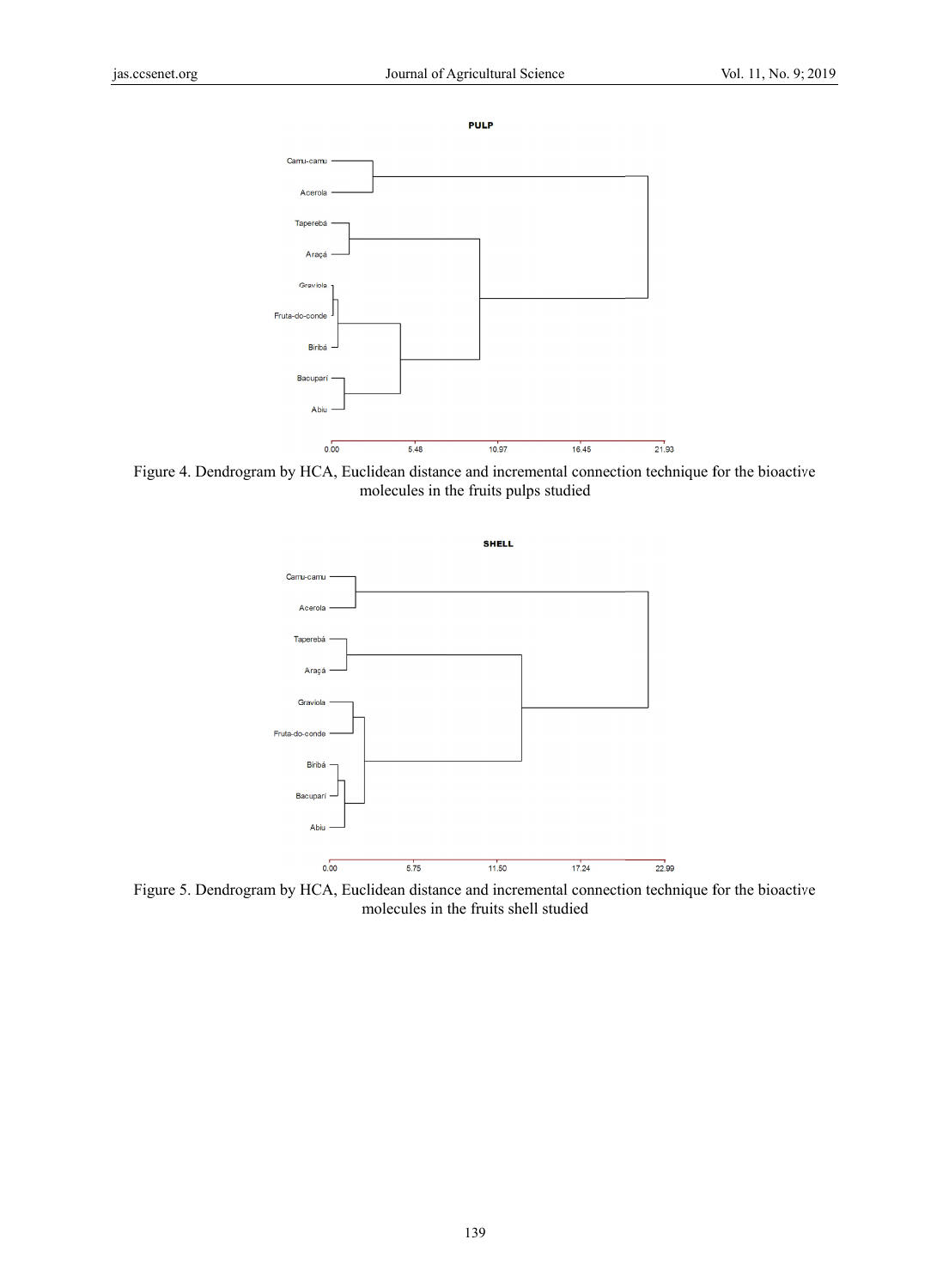**SEEDS** 



Figure 6. Dendrogram by HCA, Euclidean distance and incremental connection technique for the bioactive molecules in the fruits seeds studied

#### **4. Discuss sion**

#### 4.1 Determination of Bioactive Molecules in Amazonian Fruits

In Table 2, the results of vitamin C, carotenoids and sugars are presented in the different fruits studied. The composition of vitamin C, it is the *camu-camu* pulp that presents the highest concentration of all the pulps studied, with a value close to that determined by Justi et al. (2000) who obtained an ascorbic acid concentration of 1410.0 1104.67 m Franco (1999) classifies the concentration of ascorbic acid according to different levels: high sources for those fruits in which the ascorbic acid is in concentrations between 100-300 mg 100  $g^{-1}$ , medium sources for concentrations of 25-50 mg 100  $g^{-1}$  and finally very low sources for those fruits whose concentrations are less than 25 mg 100 g<sup>-1</sup> in pulps. In this classification, the *camu-camu* and the *acerola* are above the classification of Franco (1999), the araçá is in high concentration. On the other hand, the *abiu*, *bacupari*, *fruta-do-conde* and graviola in low concentrations and finally, the *biriba* in very low concentrations according to that classification. Another fruit with a high concentration of vitamin C among those studied is the araçá pulp whose concentration was 117.14 mg 100  $g^{-1}$ , being within the values determined by Sánchez et al. (2017) where the concentration of ascorbic acid for the pulp of this fruit varies between  $103.6$ -141.8 mg  $100 \text{ g}^{-1}$ . The *taperebá*, presents low values of vitamin C, nevertheless these values are lower to those found by Botánico (2016) who finds concentrations of ascorbic acid in the *taperebá* pulp of 31 mg 100 g<sup>-1</sup>. mg  $100 \text{ g}^{-1}$ . T mg  $100 \text{ g}^{-1}$ , who The next pulp ose value is w that presents a within the limits a high value o s established b of vitamin C is by Nunes et al s acerola with . (2002) and S a concentratio Santos et al. (2 on of 002).

The next group of bioactive substances studied in the pulps were the total carotenoids (Table 2) whose values vary in a wide range, with the lowest values for the *abiu* and *taperebá* pulp. The *abiu* had a value of total carotenoids in the pulp extremely low,  $0.018$  mg  $100 \text{ g}^{-1}$ , value close to that found by Virgolin et al. (2017) that obtained a total carotenoid value of 25.55  $\mu$ g 100 g<sup>-1</sup> for the *abiu* pulp and the highest values found again for the camu-camu and *acerola* pulp. Neves et al. (2015) studied the total carotenoids in Amazonian fruits, including *camu-camu*, where they determined concentrations of 0.6 mg 100  $g^{-1}$  for the pulp. Rufino et al. (2010) determined carotenoid concentrations of 0.4 mg 100  $g^{-1}$  for the *camu-camu* pulp, this value being below the concentrations determined in this work. The value of carotenoids for the acerola obtained is close to the value determined by Aquino et al. (2011) whose carotenoid concentration was 0.35 mg 100  $g^{-1}$ . Tapereba pulp the carotenoid concentration is also relatively low, values close to those found by Mattietto et al. (2010) who obtain values of 0.028 mg 100  $g^{-1}$ . For the *araçá* pulp, the concentration of carotenoids is 0.11 mg 100  $g^{-1}$ , close to the value determined by Sanches et al. (2017) that obtains 0.129 mg 100 g<sup>-1</sup> of carotenoids in the *araçá* pulp.

Finally, the total sugars vary from 4.5 g 100  $g^{-1}$  for acerola to 16.31 mg 100  $g^{-1}$  for the *fruta-do-conde*. For the *abiu* pulp, the value of total sugars determined in this work is close to that determined by Virgolin et al. (2017) with a value of 14.70 mg 100  $g^{-1}$ . Another of the fruits studied by these authors is *araçá*, whose total sugar value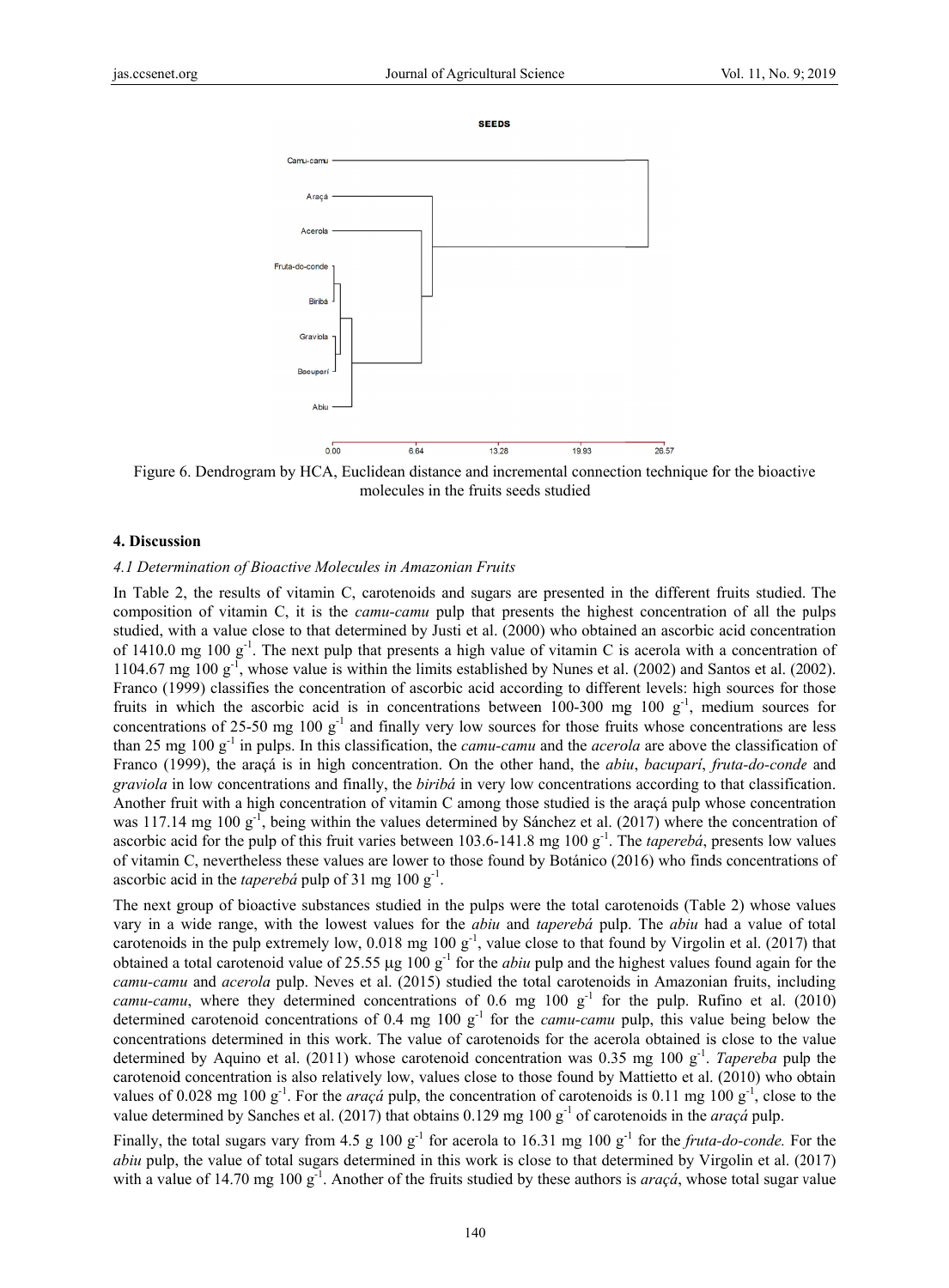is 1.18 mg 100 g-1, slightly lower than the value found in this study. *Taperebá* pulp, the concentration of total sugars is low compared to other fruits, but with values close to those determined by Mattietto et al. (2010), who found sugar concentrations of 4.54 g and 100  $g^{-1}$ .

In Table 3, the results of the concentrations of the bioactive molecules for the shells of the fruits studied are presented. In comparison, the values of vitamin C between the pulp and the shell of the fruits, it is found that these are superior to those of the pulps, being generally a discarded part of the fruit. For the shell, the lowest vitamin C values were found in the *tapereba* shell with only 34.17 mg 100  $g^{-1}$  and the highest values again for the shell of *acerola* and *camu-camu*. Correa et al. (2011), study the pulp and shell of *camu-camu* in different stages of maturity, where they also determine concentrations of vitamin C in the shell above the pulp, concentrating vitamin C in the shell as it matures. The fruit, being the determined values of vitamin C of 2792.82-2496.23 mg 100 g-1 of *camu-camu* shell, these values being within those found in this work. Carotenoids already have higher concentrations than pulp, with the lowest value for *taperebá* shell 0.041 mg 100 g<sup>-1</sup> and the highest values for *camu-camu* shell 0.67 mg 100 g<sup>-1</sup> and *acerola* 0.47 mg 100 g<sup>-1</sup>. The concentration of these compounds is greater in the shell of fruits since these compounds have as a mission to protect plant cells from oxidation and free radicals, in addition to promoting the formation of antibodies that act specifically against substances or elements strangers that can affect the organism (Palencia, 2010).

The concentration of sugars in the shell of the different fruits is lower than that found in the pulps, with the lowest concentrations in the *araçá* shell with 1.07 g 100 g<sup>-1</sup> and 10.37 g 100 g<sup>-1</sup> the highest concentration, for the shell of the *abiu*. The sugars together with the acidity influence the sensory quality of the fruit, being found in ripe fruits, simple sugars such as sucrose, glucose and fructose acting as primary source of energy (Miller et al., 1986).

In Table 4, the results for the seeds are presented, where the concentration of vitamin C in the seeds of the fruits studied was not detected in the *taperebá* seed and in others the values were extremely low as in the case of the *biribá* with 7.13 mg 100 g<sup>-1</sup> and the *graviola* with 7.84 mg 100 g<sup>-1</sup> being again, the highest values of vitamin C for the *camu-camu* and *acerola* seeds. The vitamin C content in the *camu-camu* seed was studied by Neves et al. (2015), in a flour obtained with the shell residue together with the seed where the concentration of ascorbic acid was 9004 mg 100 g<sup>-1</sup>, values higher than those of the husk and isolated pulp, as it happens in this work, where the concentration is higher than for the other parts studied. The content of vitamin C decreases in fruits as they mature as well as with storage, since the acid ascorbic acid oxidase (ascorbinase) acts directly or by the action of oxidizing enzymes such as peroxidase (Poliniati, 2010). For *acerola* seeds, the value determined in this work is close to that determined by Aguiar et al. (2010), which obtain a concentration value of ascorbic acid of 66 mg  $100 \text{ g}^{-1}$ .

The concentration of carotenoids found in the seeds of the fruits studied, these are found in low concentrations compared to other parts of the fruit studied, with the lowest values for the seed of the *Abiu* with 0.012 mg 100 g-1 and the highest value for the seeds of *biribá* and *camu-camu* with 0.094 mg 100 g<sup>-1</sup>. Given their characteristic of being soluble in vegetable oils, they give pigmentation to the different vegetable oils concentrated mainly in the seeds. The main carotenes found in vegetable oils are  $\beta$ -carotene,  $\alpha$ -carotene and phytoene (Ferrari, 2001). According to Basu et al. (2001), carotenoids play an important role in the cellular protection against lipid peroxidation, preventing degenerative diseases such as cancer, heart disease or reduction in the creation of cataracts and strengthening of the immune system.

Finally, the concentration of total sugars in the seeds varies between 7.15 g 100 g<sup>-1</sup> for the *Araçá* seed, 18.25 g 100 g-1 for the *camu-camu* seed. These fruit seeds are richer in reducing sugars than in non-reducing sugars (Table 4). Within these reducing sugars are glucose, fructose, maltose and aldose that can be reduced in the presence of transition elements such as copper or iron (Demiate et al., 2002).

#### *4.2 Analysis of Main Components (PCA) in Different Parts of the Fruits*

In the blipot (Figure 1), the results of the principal component analysis (PCA) for the concentration of the bioactive molecules in the different pulps studied are presented, explaining 90.1% of the original variability of the data retained in these components.

The arrangement of the sequence in Figure 1, shows that the systems can be grouped into two sets, the first major component (CP1), contributed with 61.9% of the total variance explained, however most of the variables that were strongly affected contributed positively to CP1 carotenoids and vitamin C, and inverse with reducing and non-reducing sugars. These results indicate that CP1 allowed to distinguish the fruits that are associated with the pulp of camu-camu and acerola which are strongly associated. The second main component (CP2) explained 26.2% of the total data, appearing in the values of reducing and non-reducing sugars. The analysis of this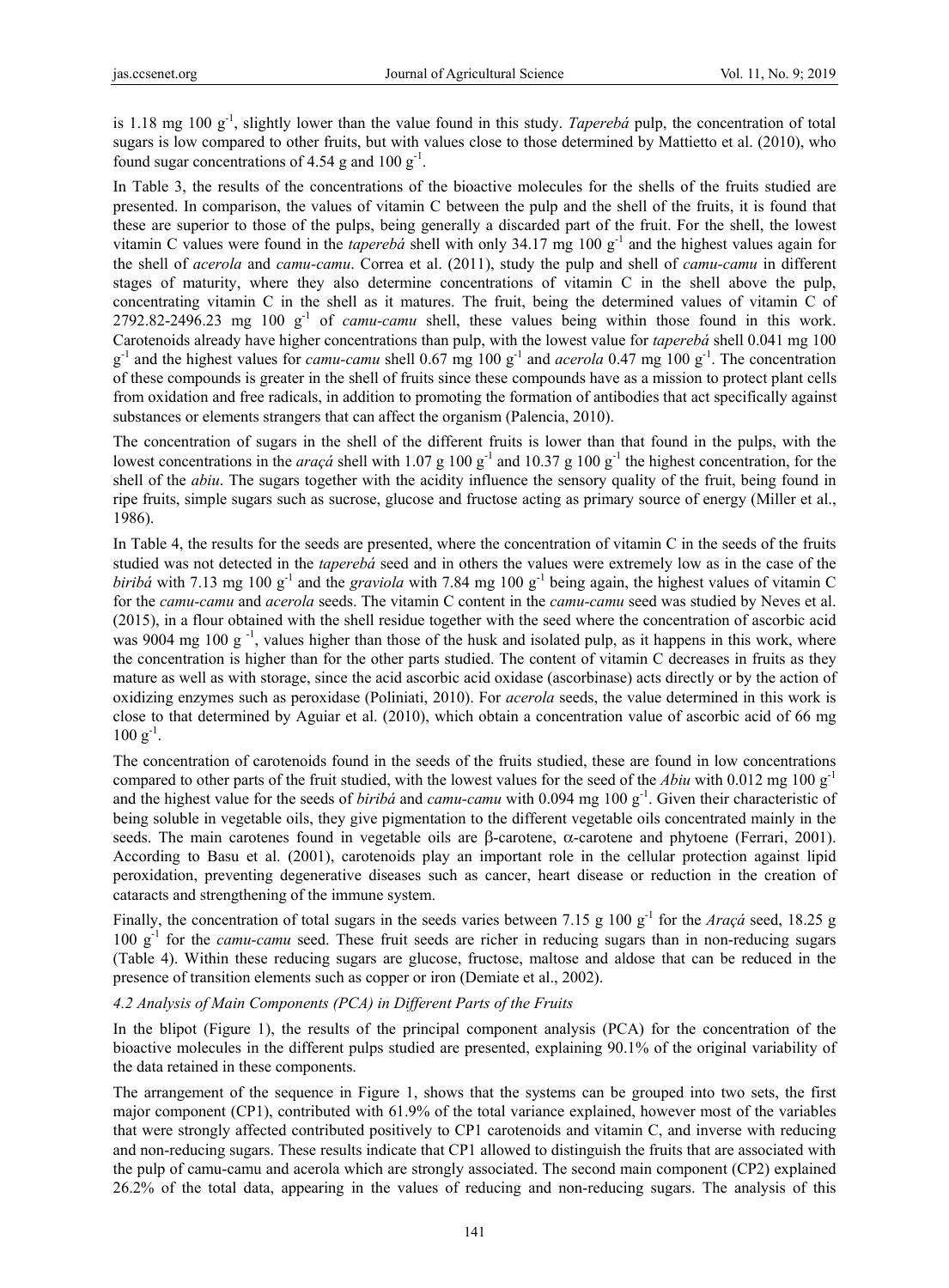component also showed that this attribute projects negatively on vitamin C and carotenoids. *graviola*, *fruta-do-conde*, *biribá*, *abiu* and *bacupari* pulps were associated.

In the blipot (Figure 2), the results of the analysis of the main components (PCA) for the bioactive molecules of the shell of the fruits studied are explained, explaining the 95.6% of the original variability of the data retained in these components.

The arrangement of the sequence in Figure 2 shows that the systems can be grouped into two sets, the first major component (CP1), contributed 65.4% of the total variance explained, however most of the variables that were strongly affected contributed positively to CP1 the vitamin C and carotenoids and inverse with the reducing and non-reducing sugars as happens with the pulps studied. These results indicate that CP1 allowed distinguishing that *camu-camu* and *acerola* are strongly associated. The second main component (CP2) explained 30.2% of the total data, appearing in this case the reducing and non-reducing sugars. The analysis of this component also showed that this attribute projects negatively on vitamin C and carotenoids, and the bioactive molecules in the barks of *biribá*, *fruta-do-conde*, *graviola*, *abiu* and *bacuparí* showed to be associated.

In the blipot (Figure 3), the results of the main component analyzes (PCA) for the bioactive molecules of the seeds of the fruits studied are represented, accounting for 88.5% of the original variability of the data retained in these components. The arrangement of the sequence in Figure 3 shows that the systems can be grouped into two sets, the first major component (CP1), contributed with 73.2% of the total variance explained, however most of the variables that were strongly affected contributed positively to CP1 vitamin C and sugars and to a lesser extent carotenoids. These results indicate that CP1 allowed distinguishing that *araçá* and *camu-camu* and *acerola* are strongly associated. The second main component (CP2) explained 15.3% of the total data, appearing in this case associated with the remaining fruit seeds.

## *4.3 Hierarchical Analysis of Components (HCA) in Diferent Parts of the Fruits*

In Figure 4, the hierarchical component analysis (PCA) for fruit pulps is presented. The bioactive molecules in the pulps of the fruits studied, the trends observed through the analysis of PCA main components, were observed through the HCA, mainly observing four large groupings: one of them formed by the association of *graviola* with the *fruta-do-conde* and *biribá* with smaller Euclidean distance, belonging them the same family. Another strong association is the *bacuparí* pulp with *abiu*. *Taperebá* with *araçá* and *acerola* with *camu-camu*. All fruit pulps not counting the *abiu* and *acerola* are associated with the euclidean distance of 10.97, grouping with the other two fruit pulps with euclidean distance of 21.93

In Figure 5 the HCA analysis for the skin of the different fruits is shell. As it ocorre in the pulp of the fruits studied, in the shell there are four groups. On the one hand, the *camu-camu* with the *acerola* that are strongly associated and only joins with the rest of fruits at an elevated Euclidean distance of 22.99. On the other hand, we have an association between the shell of the *biribá* with the *bacuparí* that are associated in turn to a Euclidean distance with the *abiu*, *graviola* with the *fruta-do-conde* are associated and the other grouping is between the *taperebá* and *araçá*.

The dendrogram presented for the seeds (Figure 6) presents atypical behavior if we compare it with the other parts of the fruit. Fruits that appear strongly associated (less Euclidean distance) are the *graviola* with *bacuparí*  and practically at the same distance the *fruta-do-conde* with the *biribá* that in turn the bioactive molecules in this group of fruits are going to be associated *abiu* at a slightly higher Euclidean distance.

#### **5. Conclusions**

The results obtained show that the fruits studied have a good source of bioactive compounds, especially *acerola*  and *camu-camu*, where the concentration of ascorbic acid is especially high in the pulp and in the shell. These fruits are at the same time the source of carotenoids and sugars, with the highest concentrations for *abiu*, *fruta-do-conde* and *graviola*. These fruits, due to the concentrations of these compounds, present socioeconomic potential for the region where they are found, and can be consumed *in natura* or industrialized in the form of foods with high functional potential.

# **References**

- Aquino, A. C. M. S., Móes, R. S., & Castro, A. A. (2011). Stability of ascorbic acid, carotenoids and anthocyanins in acerola fruits frozen by cryogenic methods. *Brazilian Journal of Food and Technology, 14*, 154-163.
- Badolato, M. I. C. B., Sabino, M., Lamardo, L. C. A., & Antunes, J. L. F. (1996). Comparative study of analytical methods for the determination of an ascorbic acid in the success of natural and industrialized fruits. *Ciênc. Tecnol. Aliment., 16*, 206-210.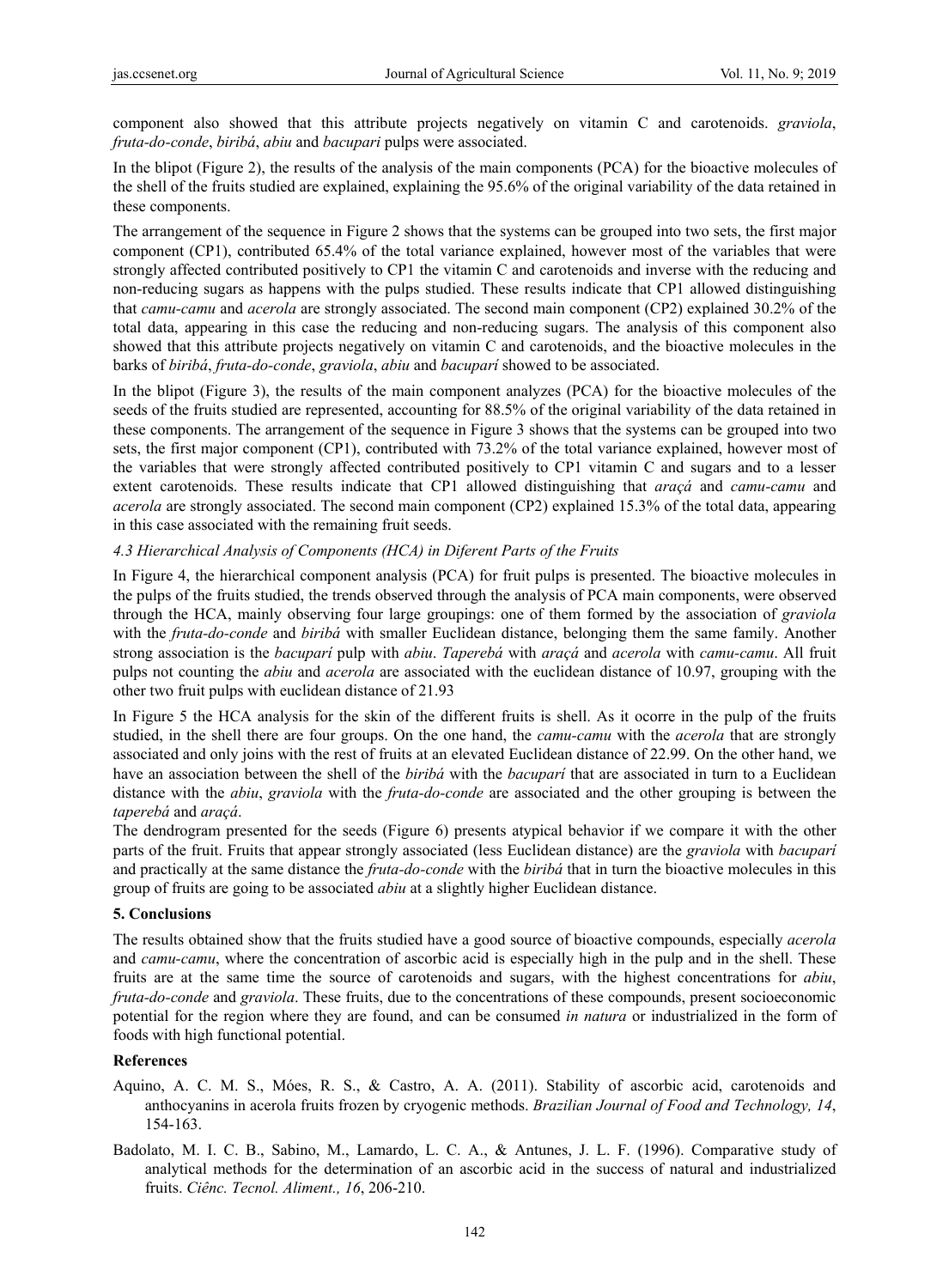- Barreiros, R. C., Bossolan, G., & Trindade, C. E. P. (2005). Fructose in humans: Metabolic effects, clinical utilization and associated inherent erros. *Rev. Nutr., 18*, 377-389. https://doi.org/10.1590/S1415-5273200 5000300010
- Basu, H. N., del Vecchio, A. J., Flider, F., & Orthoeter, F. T. (2001). Nutritional and potential disease prevention properties of carotenoids. *Journal of the American Oil Chemists' Society, 78*, 665-675. https://doi.org/ 10.1007/s11746-001-0324-x
- Botánico, J. (2016). *Jobo (ciruelo Amarillo, k'an-abal, zabac-abal, k'ank'an-abal, xkinin-hobo)*. Jardín Botánico.
- Cantillano, R., Ávila, J., Peralba, M., Pizzolato, T., & Toralles, R. (2012). Antioxidant activity, phenolic compound and ascorbic acids content in strawberries from two crop production systems. *Horticularia Brasileira, 30*, 620-626. https://doi.org/10.1590/S0102-05362012000400010
- Contreras-Gúzmán, E., Strong, I. F. C., & Guernelli, O. (1984). Determination of ascorbic acid (vitamin C), by reduction of copper ions. *Química Nova, 7*, 60-64.
- Correa, S. I., Zamudio, L. B., Solís, V. S., & Cruz, C. O. (2011). Vitamin C contente in fruits of camu camu *Myrciaria dubia* (H.B.K.) Mc Vaugh in four states of maturation coming from the collection of germoplasma of the INIA Loreto, Perú. *Scientia Agropecuaria, 2*, 123-130. https://doi.org/10.17268/ sci.agropecu.2011.03.01
- Davey, M. W., Montagu, M. V., Sanmartin, D. I. M., Kanellis, A., Smirnoff, N., & Benzie, I. J. J. (2000). Plant L-ascorbic acid: Chemistry, function, metabolism, bioavailability and effects of processing. *Journal of the Science of Food Agriculture, 80*, 825-860. https://doi.org/10.1002/(SICI)1097-0010(20000515)80:7%3C 825::AID-JSFA598%3E3.0.CO;2-6
- De Aguiar, T. M., Rodrigues, F. S., dos Santos, E. R., & Sabaa-Srur, A. U. O. (2010). Chemical characterization and evaluation of the nutritional value of *Malpighia punicifolia* seeds. *J. Brazilian Soc. Nutr, 35*, 91-102.
- Demiate, I. M., Wosiacki, G., Czelusniak, C., & Nogueira, A. (2002). Analysis of total and reducing sugar in foods. A comparative study between colorimetric and tritation techniques. *Agrarian Sciences and Engineering, 8*, 65-78.
- Ferrari, R. A. (2001). Mineral components of vegetable oils. *Óleos & Grãos, 9*, 20-28.
- Franco, G. (1999). *Table of the chemical composition of foods* (9th ed.). São Paulo: Atheneu.
- IAL (Instituto Adolfo Lutz). (2008). *Physicochemical methods for food analysis* (4th ed.). São Paulo.
- Jimenez-Colmenero, F. (2013). Emulsiones multiples: Compuestos bioactivos y alimentos funcionales. *Nutrición Hospitalaria, 28*, 1413-1421.
- Justi, K., Visentainer, L., de Souza, N., & Matsushita, M. (2000). Laboratory methods of physical-chemical and microbiological analysis. *Archivos Latinoamericanos de Nutrición, 50*, 405-408.
- Lichtenthaler, H. K., & Buschmann, C. (2001). Chloriphylls and carotenoids: Measurement and characterization by UV-VIS Spectroscopy. *Current protocols in Food Analytical Chemistry, 4*, 3-4.8. https://doi.org/ 10.1002/0471142913.faf0403s01
- Macedo, J. A. B. (2005). *Métodos laboratoriais de análise físico-quimicas e microbiológicas*. Consejo Regional de Química. Minas Gerais.
- Mattietto, R. A., Lopes, A. S., & Menezes, H. C. (2010). Physical and physicochemical characterization of caja fruit (*Spondias mombim* L.) and its pulp, obtanided using two types of extractor. *Brasilian Journal of Food Technology, 13*, 156-164.
- Miller, J. J., Colagiuri, S., & Brand, J. C. (1986). The diabetic diet: Information and implications for the food industry. *Food Technology Australia, 38*, 155-160.
- Neves, L., Xavier, V., Alves, J., Flach, A., & Ruffo, S. (2015). Bioactive compounds and antioxidant activity in pre-harvest camu-camu [*Myrciaria dubia* (H.B.K.) Mc Vaugh] fruits. *Scientia Horticulturae, 186*, 223-229. https://doi.org/10.1016/j.scienta.2015.02.031
- Nunes, E. S., D'Araújo, C. F. A., & Braz, V. B. (2002). *Selection of woody genotypes (Malpighia spp.)*. Congresso Brasileiro de Fruticultura, 17.
- Palencia, Y. (2010). *Sustancias bioactivas en los alimentos*. Zaragoza: UNIZAR.